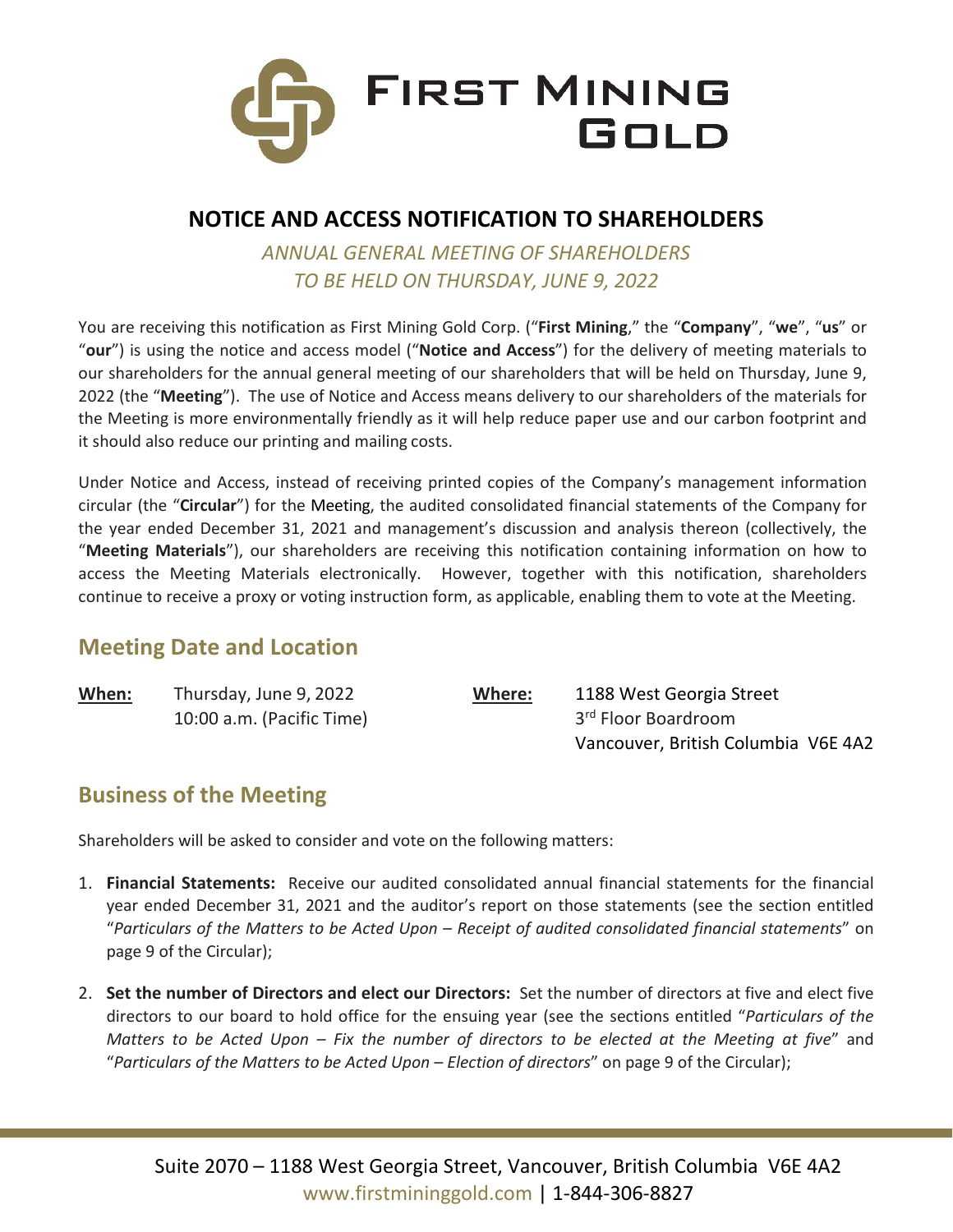

- 3. **Appoint our Auditor:** Re-appoint PricewaterhouseCoopers LLP, Chartered Professional Accountants, as our independent auditor for the ensuing year and authorize our directors to set the auditor's pay (see the section entitled "*Particulars of the Matters to be Acted Upon – Appointment of auditor*" on page 14 of the Circular);
- 4. **Approve all Unallocated Entitlements under our Share-Based Compensation Plan:** In accordance with the requirements of the Toronto Stock Exchange, approve all unallocated entitlements under our share based compensation plan (see the section entitled "*Particulars of the Matters to be Acted Upon – Approval of all unallocated entitlements under our share-based compensation plan*" on page 14 of the Circular); and
- 5. Conduct such **other business** properly brought before the Meeting or any adjournment or postponement of the Meeting (see the section entitled "*Particulars of the Matters to be Acted Upon – Other business*" on page 31 of the Circular).

*First Mining reminds shareholders that it is important that they review the Circular before voting. See the remainder of this notice for instructions on how to view the Circular, and how to vote.*

### **Accessing the Meeting Materials Online**

Shareholders can view the Meeting Materials online under our SEDAR profile at [www.sedar.com,](http://www.sedar.com/) or on our website at [www.firstmininggold.com/investors/agm/agm-materials.](http://www.firstmininggold.com/investors/agm/agm-materials)

### **How to Request Printed Meeting Materials**

Shareholders may request that paper copies of the Meeting Materials be sent to them by postal delivery at no cost to them up to one year from the date the Circular was filed on SEDAR.

*Registered shareholders* may make their request by contacting Paul Morris, our Director, Investor Relations, at 1.844.306.8827 or by e-mail: [info@firstmininggold.com.](mailto:info@firstmininggold.com.)

*Non-registered shareholders* may make their request online at [www.proxyvote.com](http://www.proxyvote.com/) or by telephone 1.877.907.7643 (North America), or 1.303.562.9305 (English) or 1.303.562.9306 (French) (outside of North America), by entering the 16-digit control number located on their voting instruction form and following the instructions provided. If you are a non-registered shareholder and you do not have a control number on your voting instruction form, please call toll-free at 1.844.916.0609 (English) or 1.844.973.0593 (French) (North America), or 1.303.562.9305 (English) or 1.303.562.9306 (French) (outside of North America).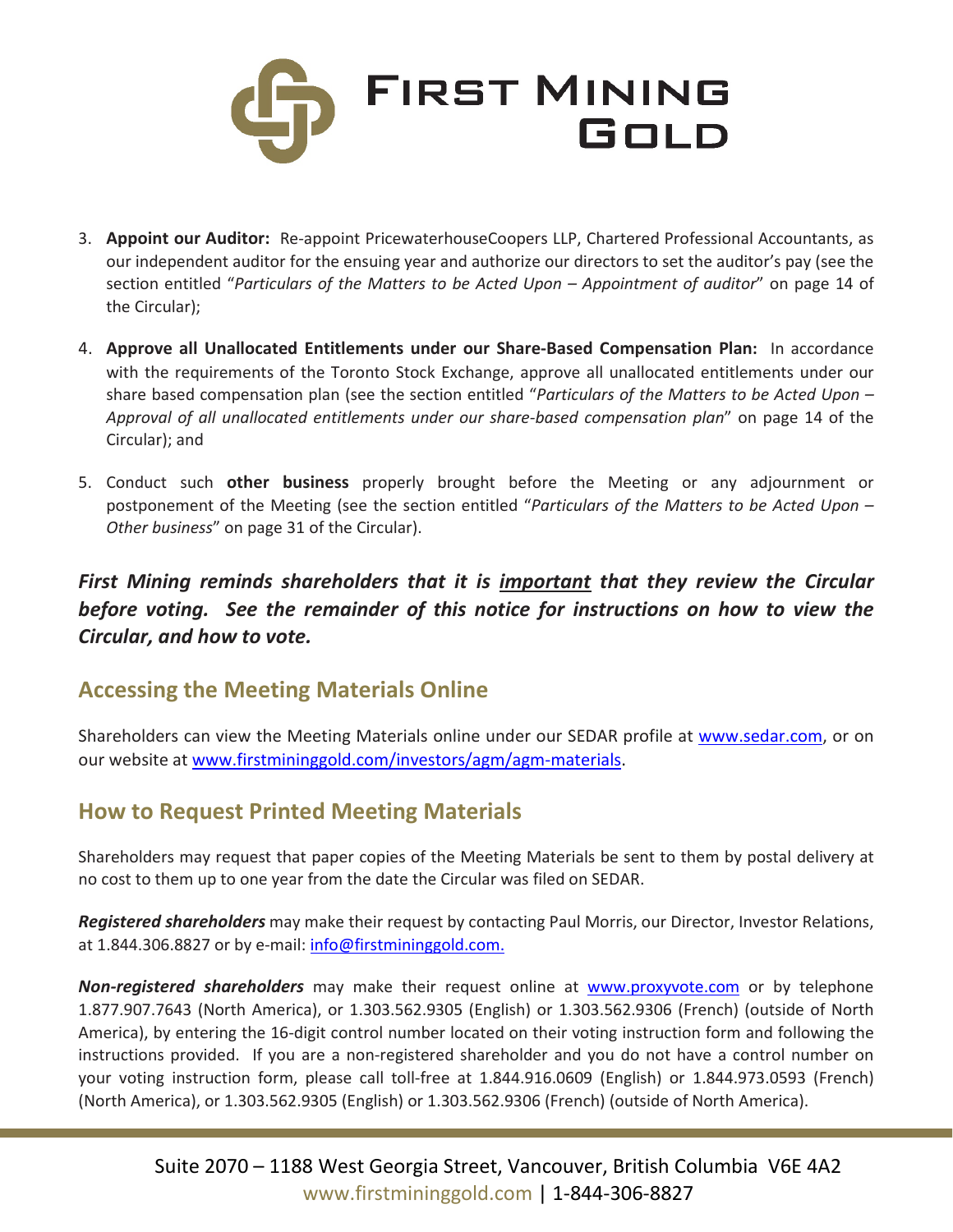

To receive the Meeting Materials in advance of the proxy deposit deadline date and the date of the Meeting, First Mining must receive requests for paper copies of the Meeting Materials at least seven (7) business days in advance of the proxy deposit deadline date and time set out in the accompanying proxy or voting instruction form. The Meeting Materials will be sent to those shareholders who request a paper copy of the Meeting Materials within three (3) business days of their request if such requests are made before the Meeting. Those shareholders with existing instructions on their account to receive a paper copy of Meeting Materials will receive a paper copy of the Meeting Materials with this notification.

## **Voting Process**

This notice is accompanied by either a form of proxy (for registered shareholders) or a voting instruction form (for non-registered shareholders).

*Registered shareholders* are asked to return their proxies using the following methods by the proxy deposit date noted on your proxy:

- **INTERNET:** [www.investorvote.com](http://www.investorvote.com/) Follow the instructions using the 15-digit control number noted on your proxy.
- **TELEPHONE:** 1.866.732.8683 (North America) 1.312.588.4290 (if outside North America) You will need the 15-digit control

number noted on your proxy.

**MAIL:** Computershare Investor Services Inc. Attention: Proxy Department 8<sup>th</sup> Floor, 100 University Avenue Toronto, Ontario M5J 2Y1

If you are a registered shareholder and you have questions / need assistance completing your form of proxy, please contact Paul Morris, our Director, Investor Relations, at 1.844.306.8827 or by e-mail: [info@firstmininggold.com.](mailto:info@firstmininggold.com.)

*Non-registered shareholders* are asked to return their voting instructions using the methods set out on their voting instruction form or business reply envelope, or as set out below, at least one business day in advance of the proxy deposit date noted on your voting instruction form: